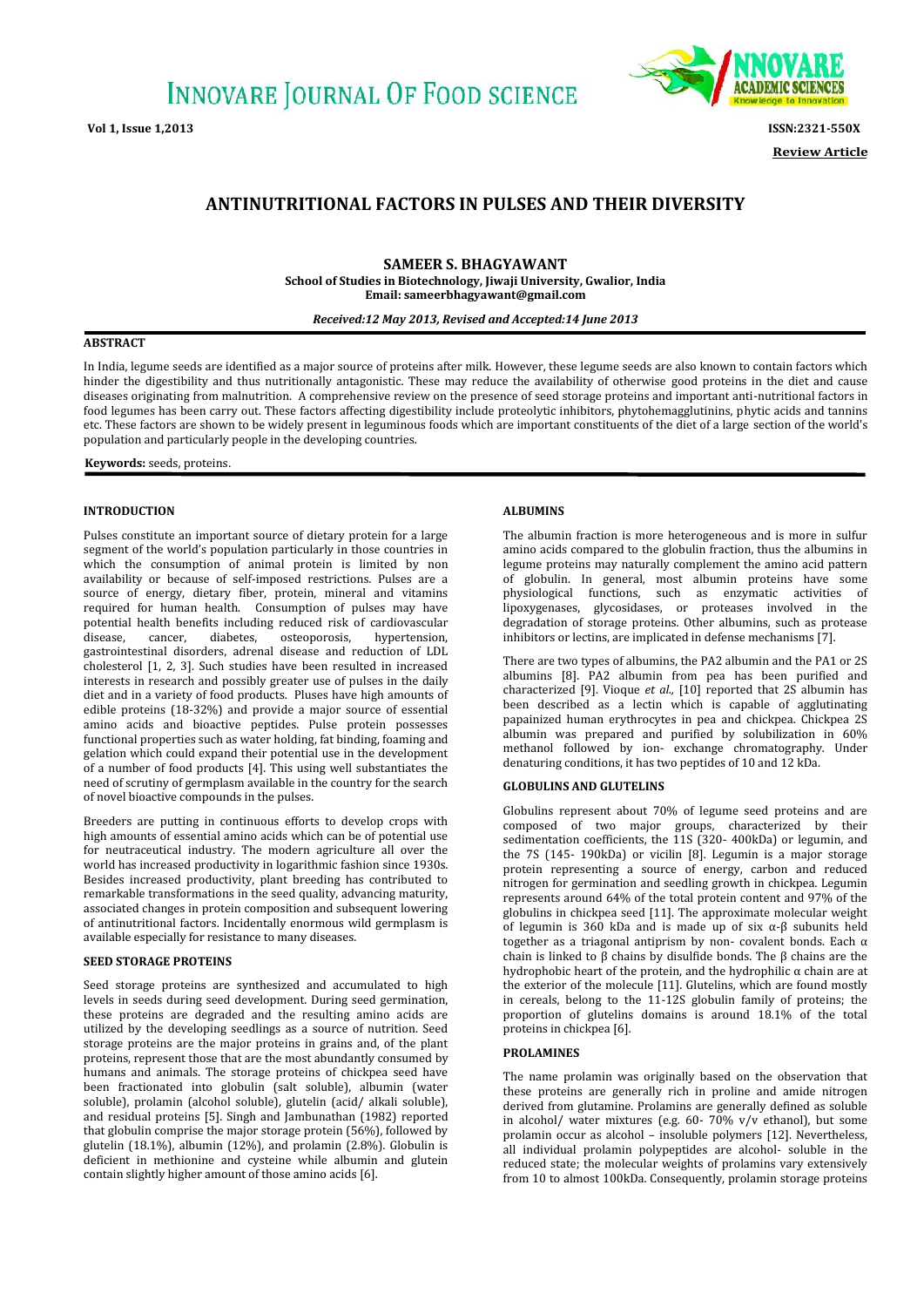are much more variable in structure than those of the 7S and 11/12S globulins, and the major groups of prolamins in the *Triticeae* family (wheat, barley, and rye) and the *Panicoideae* family (maize, sorghum, and millets) may possibly have separate evolutionary origins [13]. Most prolamins share two structural characteristics: firstly, they have distinct regions or domains with different structures and may have different origins; secondly, the amino acid sequences consist of repeated blocks based on one or shorter peptide motifs, enriched in specific amino acid residues, such as methionine. These features result into high proportions of glutamine, proline and other specific amino acids (eg. histidine, glycine, methionine, phenylalanine) in some prolamin groups [14].

The nutritional value of pulses may be adversely affected by the presence of anti physiological or toxic substances such as trypsin and chemotrypsin inhibitors, phytates, lectins, polyphenols, flatulence causing agents, cyanogenic compounds, lathyrogens, esterogens, goiterogens, saponins, anti-vitamins and allergens. These substances reduce the nutritive value of foods by inhibiting digestibility and utilization of proteins. It is therefore necessary to eliminate these substances by processing by genetic manipulation. A brief description of these antinutritional factors is given as follows;

An antinutritional factor is defined as a substance which when present in human or animal feed interferes with assimilation of certain nutrients showing toxic or undesirable physiological effects, such as flatulence. Nevertheless such ANFs provide a protective role against insects [15], predators and pathogens attacks [16]. The variation in ANFs is often resulting in evolutionary adaptations which enable the plant to survive and complete its life cycle. A critical evaluation of such antinutritional compounds can be useful both at quantitations and quantitative levels.

The antinutritional compounds may either be heat- labile or heat stable and in pulse crops they are categorized as: protein ANCs and non-protein ANCs [17]. These compounds range in effect from relatively inoffensive polyphenols to the relatively harmful protease inhibitors. Non-protein ANCs include alkaloids [18], phytic acid, phenolic compounds such as saponins and tannins [19, 20]. Quantification of such ANFs is the perquisite of the variety release procedures in the context of their market value and adaptability.

## **TANNINS**

Tannins are the compounds present in chickpea which primarily form the basis of pigmentation in the seeds. When insects feed on them, they are highly hydroxylated and can form insoluble complexes with carbohydrates and proteins. The phenolic groups of tannins are bound to enzymes and other proteins by hydrogen bonding to amide groups, and form insoluble tannin- protein complexes which are resistant to digestive enzymes of monogastric animals [21]. The presence of tannins adds to astringency of tannin rich foods (tea and some vegetables and fruits) especially when immature, because of their precipitation due to salivary proteins.

#### **PHYTIC ACID**

Phytic acid (myo- inositol 1, 2, 3,4,5,6, hexakis-dihydrogen phosphate, IP6) is another antinutritional factor and is a major storage form of phosphorus in plants (60-90% of total seed phosphorus). It is ubiquitous in seed comprising 1-3% of all nuts. cereals, legumes and oil seeds [22]. It is present as crystals inside protein bodies in discrete regions of seeds, and predominantly in the aleurone layer of wheat and rice [22]. Phytic acid is considered as one of the antinutrients mainly due to its ability to bind to essential dietary minerals as well as proteins and starch, consequently reducing their bioavailability in humans [23]. However, on food processing, phytates can be dephosphorylated to produce degradation products such as myo-inositol penta kis (IP5), tetrakis (IP4), tris- IP3), bis-(IP2) and monophosphate (IP1) etc.

## **PROTEASE INHIBITORS**

Protease inhibitors are the proteins of low molecular weight forming stable complexes with digestive enzyme therefore irreversibly inhibiting their activity. The most popular and characterized protein inhibitors of legume seeds are trypsin inhibitor of both, Bowman-Birk type and Kunitz type, and α-amylase inhibitors. The presence of protease inhibitors in food decreases the apparent nutritional quality of proteins in the diet affecting the performance of body digestive enzymes to degrade dietary protein, and limiting intake of amino acids needed to construct new proteins [5].

## **LECTINS**

Plants commonly synthesize some antinutrients as part of their protection against their predators and/or as a means to survive under adverse growing conditions, this includes lectin also. Moreover, two approaches are familiar for lectin classification. They can be classified on the basis of their carbohydrate specificity. They can also be categorized according to the overall structures into merolectins, holoectins, chimerolectins and superlectins, or be grouped into different families (legume lectins, type II ribosomeinactivating proteins, monocot mannose-binding lectins, and other lectins).

Lectins (agglutinins), carbohydrate-binding proteins are also the members of ANFs family, found in a wide variety of crop plants. Lectins are defined as ''all plant protein possessing at least one non catalytic domain that binds reversibly to a specific mono or oligosaccharide" [24]. Plant lectins are commonly found in food consumed without processing, such as fruit and vegetables [25]. Pea, chickpea, lentil, and other pulse crop seeds, contain higher proportions of legume lectins than other lectin groups. The deleterious effects associated with lectins are food poisoning, vomiting, bloating, and diarrhoea in humans [17]. However, recent finding considers lectin as one of the lead molecules in pharmaceutical industry such as antifungal, antiproliferative and HIV-1 reverse-transcriptase activities [26].

#### **POLYPHENOLS**

Polyphenols are a diverse class of compounds which occur naturally in a wide range of food plants. More than  $8,000$  polyphenolic compounds have been identified in various plant species [27]. All plant phenolic compounds arise from a common intermediate, phenylalanine, or a close precursor, shikimic acid. Primarily they occur in conjugated forms, with one or more sugar residues linked to hydroxyl groups, although direct linkages of the sugar (polysaccharide or monosaccharide) to an aromatic carbon also exist. Association with other compounds, like carboxylic and organic acids, amines, lipids and linkage with other phenol is also common [28]. Polyphenols may be classified into different groups as a function of the number of phenol rings that they contain and on the basis of structural elements that bind these rings to one another. The main classes include phenolic acids, flavonoids, stilbenes and lignans [29].

Hence, seed protein quantification concerned to ANFs composition and other protein fractions has become present day tool to catalogue the seed genotypes in gene banks. Such stocks are maintained as a part of marker assisted selection. Also this constitutes an effective procedure for seed protein diversity analysis in the present day plant biotechnology research. Breeding programmes also aim to develop the cultivars suitable for food industry where the quantification of ANF'S has become one of the basic requirements. Such information therefore, can be useful for germplasm selection and their subsequent introduction in the market. The nutritional status of the plants and superior quality is of primary importance for breeding programmes which lead to select/identify the elite genotypes.

## **REFERENCE**

- 1. Hu FB. Plant based foods and prevention of cardiovascular disease: An overview. Ame J of Clinical Nutri 2003; 78**:** 544- 551.
- *2.* Philanto A Korhonen H. Bioactive peptides and proteins. Advances in Food and Nutri Res 2003; 47**:**175-778.